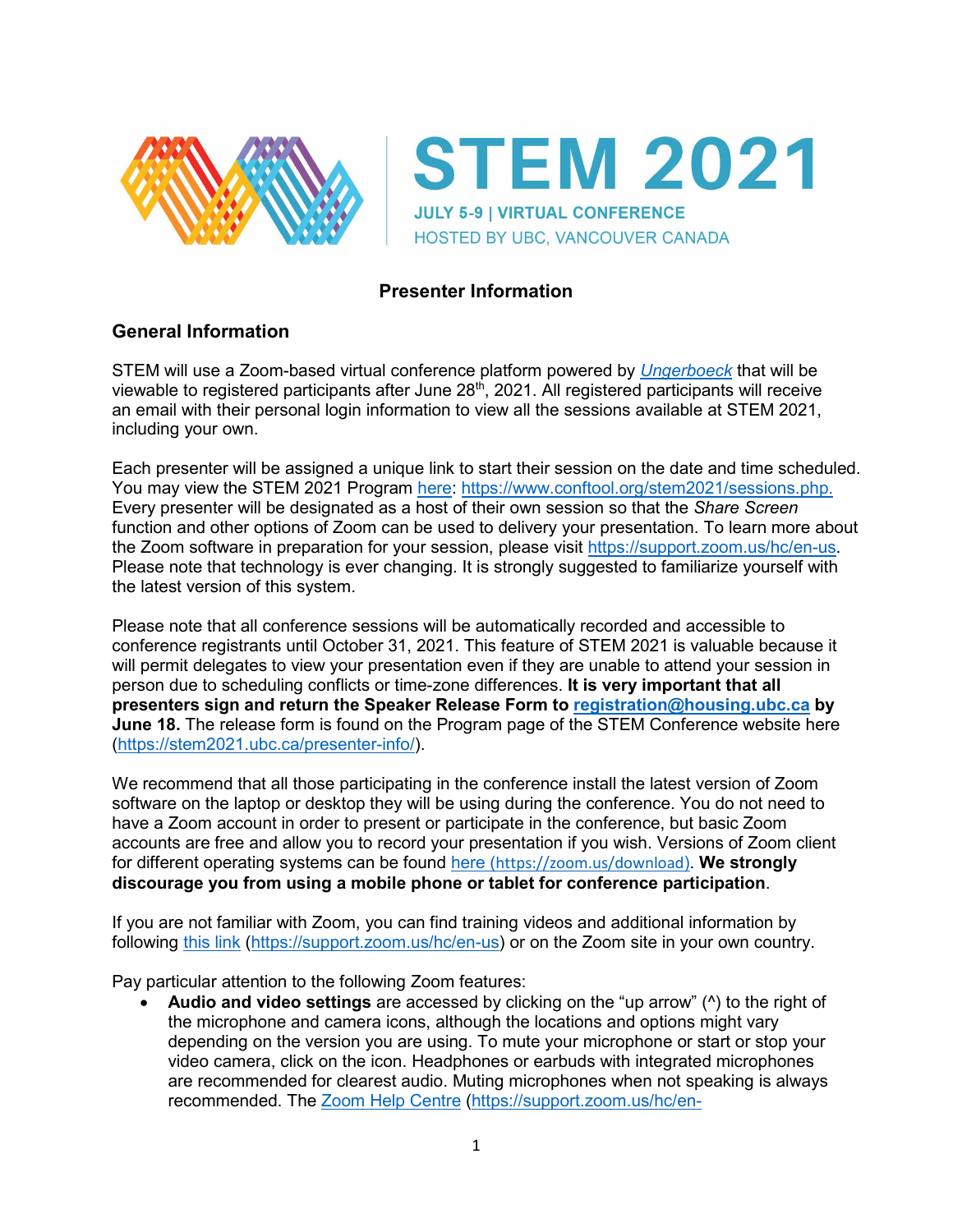[us/categories/201137166\)](https://support.zoom.us/hc/en-us/categories/201137166) has great tutorials to learn more about your audio and video settings.

- **Share Screen** allows hosts or co-hosts to share what is on their screens with other participants. If you are using this feature for your presentation, as most presenters will, please practice before your session so you are sure how it works and that your presentation runs smoothly. The [Zoom Help Centre](https://support.zoom.us/hc/en-us/categories/201137166) has great tutorials to learn more about sharing your screen.
- **Chat** allows participants to post questions or comments to the entire group and to send messages to one another. The Q&A/discussion portion of your presentation may be conducted, at least in part, via Chat where questions or comments will be posted with the expectation that you will be aware of them and respond when appropriate.
- **Breakout Rooms** can be created to have participants work in smaller groups. We only recommend using Breakout Rooms if you have some experience using this feature. Thought should be given to the time it may take to create the rooms and manually assign delegates based on how many participants are in your session. The [Zoom Help](https://support.zoom.us/hc/en-us/articles/206476313-Managing-Breakout-Rooms)  [Centre](https://support.zoom.us/hc/en-us/articles/206476313-Managing-Breakout-Rooms) has great tutorials on Breakout Rooms and should be practiced in advance.

## **Preparing for Your Presentation**

There will be six types of virtual research presentations at STEM 2021: **Papers, Panels, Symposia, Posters, Innovative Showcase and Workshops**. You may find the STEM Conference Program [here](https://stem2021.ubc.ca/conference-theme/program-outline/) [\(https://stem2021.ubc.ca/conference-theme/program-outline/\)](https://stem2021.ubc.ca/conference-theme/program-outline/) where you will find the date and time of each session.

**Papers**: We recommend, but do not require, that those presenting papers pre-record their presentations (see below), showing slides/visuals plus an image of the presenter who is narrating, if possible. Or you may choose to present your paper live on the day. Please allow for adequate time following your presentation for Q&A/discussion.

**Panels**: All panel sessions should have a designated moderator who will be responsible for introducing panelists, monitoring the time, and moderating the Q&A/discussion following the presentations. If a panelist wishes to pre-record their contribution, that can be played during their portion of the session. But care should be taken to not infringe on the time allocated to other panelists. A practice session is recommended by all presenters in advance of the conference to determine flow of your session. Care should be taken to not infringe on the time allocated to other speakers.

**Symposia**: These sessions involve multiple speakers presenting different viewpoints on a common theme or topic. As with panels, a moderator should be designated from among the presenters to introduce speakers, monitor the time and moderate the Q&A/discussion. If a symposium speaker wishes to pre-record their contribution, that recording can be played during their portion of the session. A practice session is recommended by all presenters in advance of the conference to determine flow of your session. As with panels, care should be taken to not infringe on the time allocated to other speakers.

**Posters**: Poster presenters are expected to be present in their assigned virtual space during the time slot they are assigned. The scheduled session for posters provides an opportunity for author(s) to engage in real time with interested conference participants. You can display your poster via Zoom when your session begins and then provide a brief presentation to set the stage for discussion**. Please submit a one-page PDF of your poster to**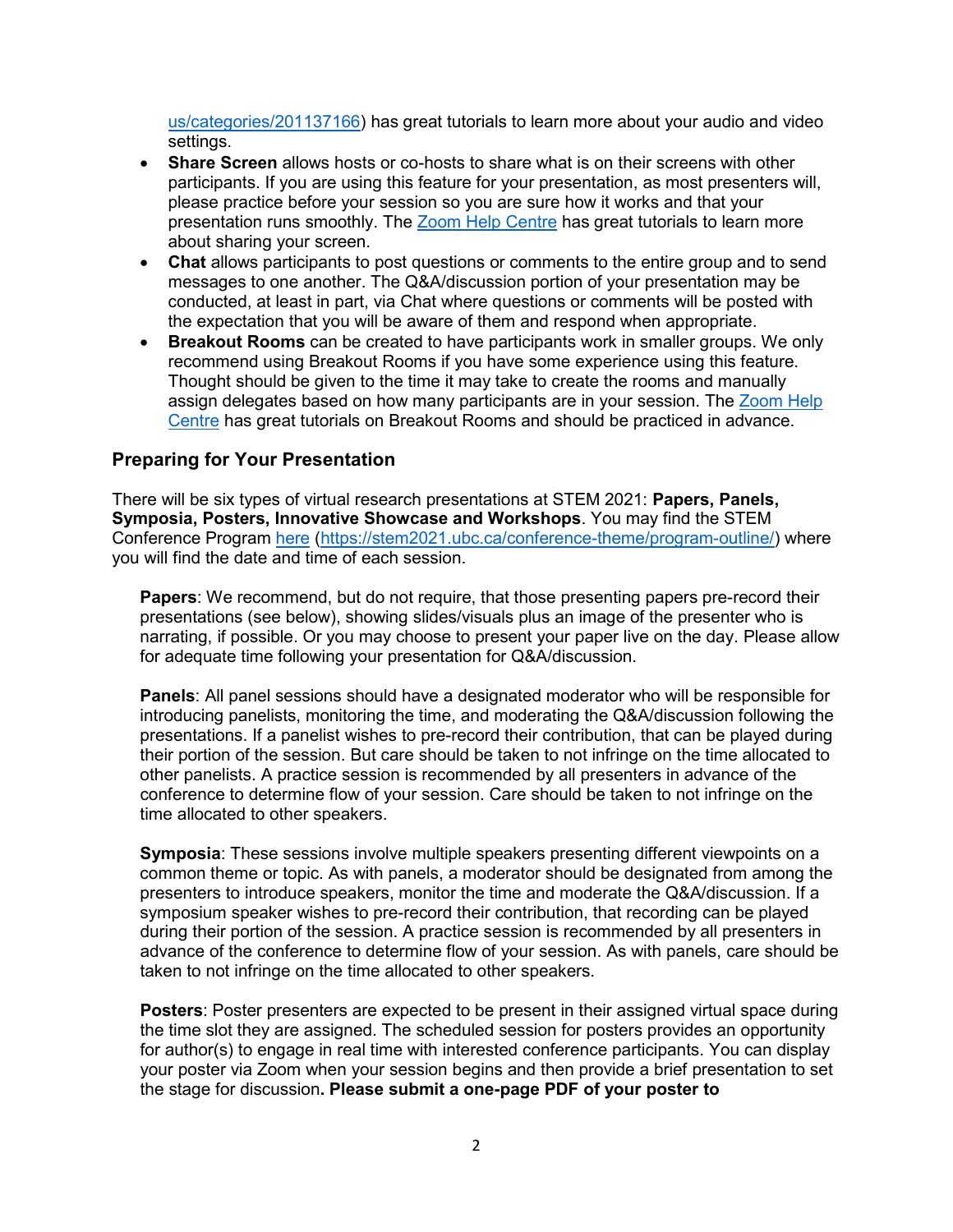**[registration@housing.ubc.ca](mailto:registration@housing.ubc.ca) with "STEM 2021 Poster" in the subject line by June 18th.**

**Innovative Showcase**: If there are multiple presenters in the Showcase, a moderator should be designated from among the presenters. If speaker wishes to pre-record their contribution, that recording can be played during their portion of the talk. Care should be taken to not infringe on the time allocated to other speakers. A practice session is recommended by all presenters in advance of the conference to review flow of your session. Please allow for adequate time following your presentation for Q&A/discussion.

**Workshop**: If there are multiple presenters in your workshop, a moderator should be designated from among the presenters. If a Workshop speaker wishes to pre-record their contribution, that recording can be played during their portion of the Workshop. A practice session is recommended by all presenters in advance of the conference to review flow of your session. Care should be taken to not infringe on the time allocated to other speakers. Please allow for adequate time following your Workshop for Q&A/discussion.

## **Presentation Delivery**

Every presenter must be present at the designated time to start their session. However, the mode of presentation can be in two ways:

#### **A) Completely Live Presentations**

You can present your material live during your session by using the screen share option to display your presentation on Zoom after you start the session.

#### **B) Partially live presentation with pre-recorded elements**

For some, it may be more comfortable to pre-record parts of their presentation for showing during the conference. This may alleviate "day of" jitters by knowing key parts of your presentation has been pre-recorded. It is still required to attend your session in order to play your pre-recorded video and participate in the Q&A following your session. Ensure you share the screen as well as the audio. The pre-recorded video should be saved locally on your computer and not played from a website in order to stream it without delays or interruptions. As with any presentation, it is highly recommended you practice before the day of your session. If you wish to pre-record a video, you may use any video screen recording software you have at your disposal. A few options are listed below:

- 1. If you have a Zoom account, you can pre-record your presentation by using *Share Screen* and the *Record on this Computer* option in the *More* menu. This will save the video file to your computer which you can then play back during your presentation. There are many videos online that explain how to do this including [this one](https://www.google.com/search?rlz=1C1GGRV_enCA775CA775&sxsrf=ALeKk02BSBc5DBROTkly7avVI9yVdDY7Wg:1618597634796&q=How+to+use+Zoom+to+record+a+video+with+PowerPoint+presentation&sa=X&ved=2ahUKEwibirmIsoPwAhUaa80KHUNqDY4Q1QIwGnoECDIQAQ&biw=1897&bih=944#kpvalbx=_S9d5YOuBDNe_tQaU7qWIBw17) if your presentation is in PowerPoint. You can search for "Recording a presentation with Zoom" for more options.
- 2. You can also record your presentation in PowerPoint using the "Record Slide Show" function. There are also many videos online that explain this process including [this](https://support.microsoft.com/en-us/office/record-a-slide-show-with-narration-and-slide-timings-0b9502c6-5f6c-40ae-b1e7-e47d8741161c)  [one.](https://support.microsoft.com/en-us/office/record-a-slide-show-with-narration-and-slide-timings-0b9502c6-5f6c-40ae-b1e7-e47d8741161c) More can be found by searching online for "Record a PowerPoint presentation with narration."
- 3. *Panopto Express*, a free video and screen recorder. Information on using *Panopto* for recording a PowerPoint presentation can be found at [this link.](https://www.panopto.com/blog/the-best-way-to-record-a-powerpoint-presentation/)